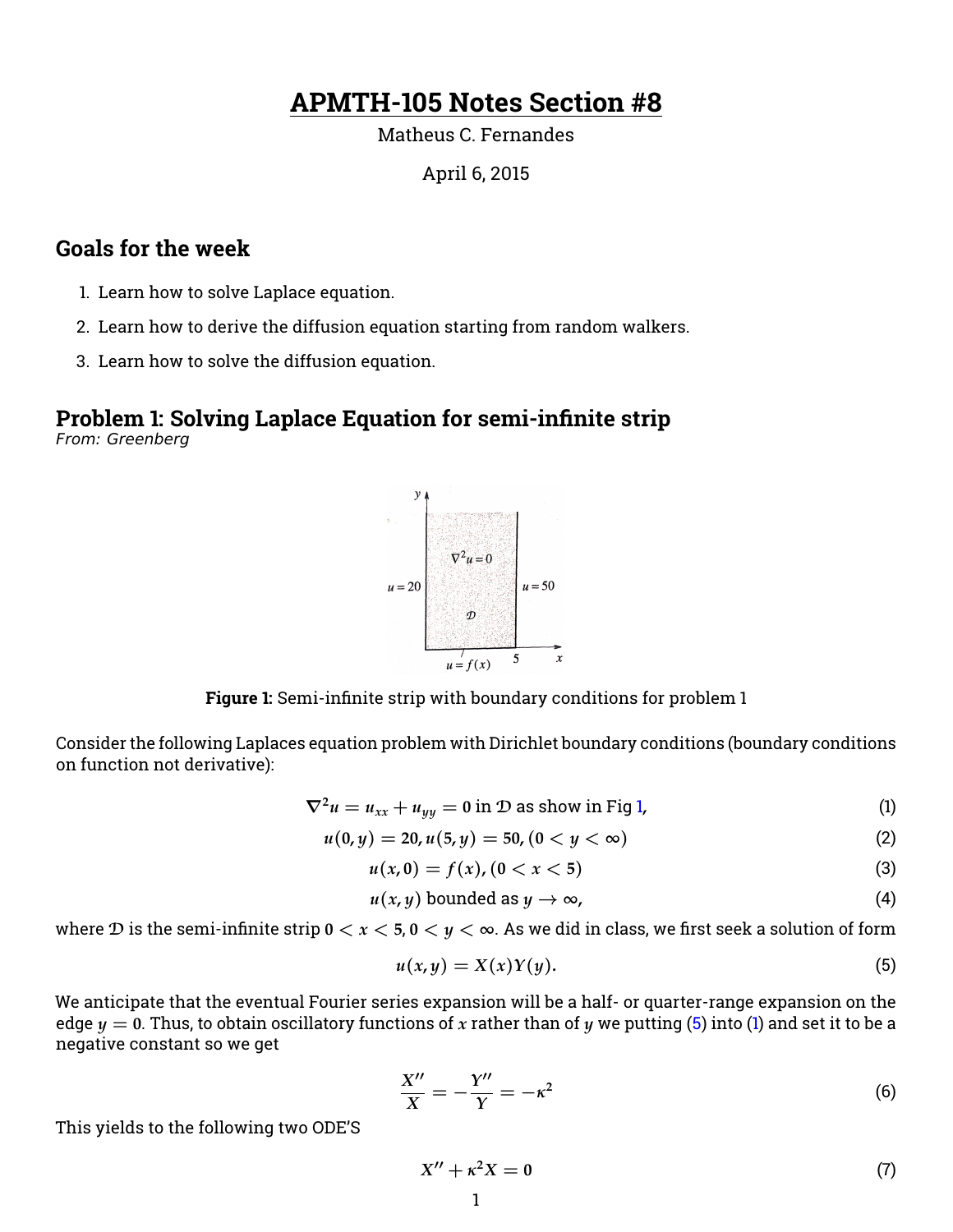$$
Y'' - \kappa^2 Y = 0 \tag{8}
$$

This gives a solution

$$
X(x) = \begin{cases} A + Bx & \kappa = 0 \\ C \cos(\kappa x) + D \sin(\kappa x) & \kappa \neq 0 \end{cases}
$$
 (9)

$$
Y(x) = \begin{cases} E + Fy & \kappa = 0\\ Ge^{\kappa y} + He^{-\kappa y} & \kappa \neq 0 \end{cases}
$$
 (10)

Because Laplaces equation is linear, we can use superposition and combine the  $\kappa = 0$  and  $\kappa \neq 0$  product solution as

<span id="page-1-0"></span>
$$
u(x,y) = (A+Bx)(E+Fy) + (C\cos(\kappa x) + D\sin(\kappa x)(Ge^{\kappa y} + He^{-\kappa y})
$$
 (11)

We apply the boundedness condition on first. Since  $y$  and  $e^{\kappa y}$  terms in [\(11\)](#page-1-0) grow unboundedly as  $y\to\infty$ , we must set  $F = 0$  and  $G = 0$  to eliminate those terms. Then [\(11\)](#page-1-0) becomes

<span id="page-1-1"></span>
$$
u(x,y) = I + Jx + (P\cos(\kappa x) + Q\sin(\kappa x))e^{-\kappa y}
$$
\n(12)

where we combined some coefficients into new coefficients. Since we anticipate the Fourier expansion to be on the  $y = 0$  edge, we save that boundary condition for last. Next in line is

$$
u(0, y) = 20 = I + Pe^{-\kappa y}.
$$
 (13)

Matching the coefficients of the constant and  $e^{-\kappa y}$  terms on both sides gives  $I=$  20 and  $P=$  0. Using this to update [\(12\)](#page-1-1) we get

$$
u(x,y) = 20 + Jx + 4Q\sin(\kappa x)e^{-\kappa y}.
$$
 (14)

Next,

$$
u(5, y) = 50 = 20 + J5 + Q\sin(\kappa 5)e^{-\kappa y}
$$
\n(15)

 $\text{so } 50 = 20 + 5$ *J* and  $\sin(5\kappa) = 0$ . Thus,  $J = 6$  and  $\kappa = n\pi/5$  ( $n = 1, 2, 3...$ ). Putting these results together we get with the help of superposition

<span id="page-1-2"></span>
$$
u(x,y) = 20 + 6x + \sum_{n=1}^{\infty} Q_n \sin \frac{n\pi x}{5} e^{-n\pi y/5}
$$
 (16)

Finally we must solve

$$
u(x,0) = f(x) = 20 + 6x + \sum_{n=1}^{\infty} Q_n \sin \frac{n \pi x}{5}.
$$
 (17)

Moving things around we get that the solution is

$$
f(x) - 20 - 6x = \sum_{n=1}^{\infty} Q_n \sin \frac{n \pi x}{5}.
$$
 (0 < x < 5) (18)

where we can use the half-range sine expansion of  $f(x) - 20 - 6x$ , so we can compute  $Q_n$ 's from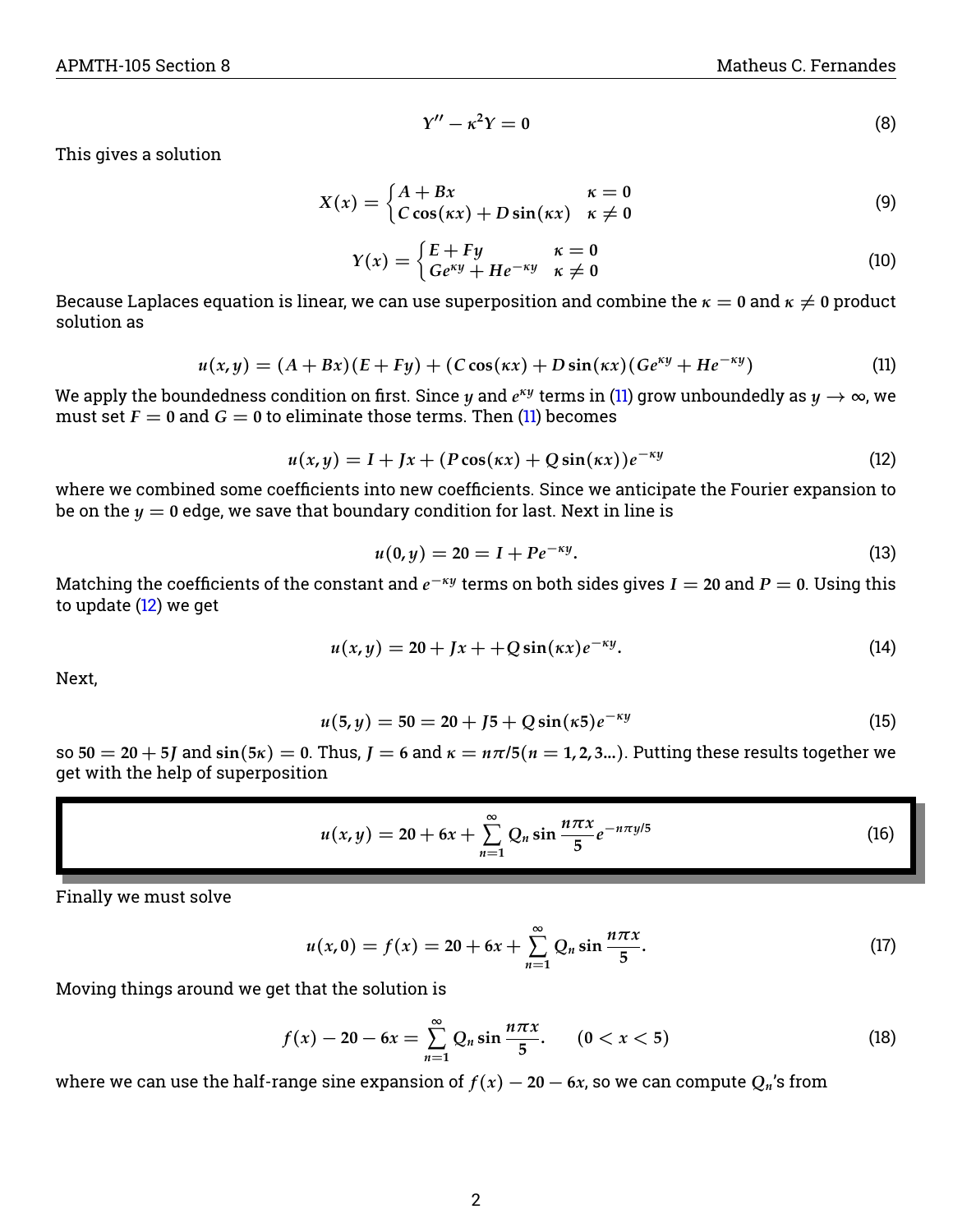<span id="page-2-0"></span>
$$
Q_n = \frac{2}{5} \int_{0}^{5} [f(x) - 20 - 6x] \sin \frac{n \pi x}{5} dx
$$

where to find the final solution we plug  $(19)$  into  $(16)$ .

#### **Problem 2: Solving Diffusion Equation By Using Greens Function**

Consider the diffusion equation

$$
\partial_t n = D \partial_{xx} n, \tag{20}
$$

with the initial condition  $n(x, 0) = 100$  when  $-5 \le x \le -4$  and  $n(x, 0) = 200$  when  $4 \le x \le 5$ .

- 1. Using the Green's function for the diffusion equation, write down the solution to this equation  $n(x, t)$ . Your solution will be in terms of integrals that you probably will not be able to evaluate.
- 2. However, you should be able to write down a simple formula for the behavior of the solution at sufficiently long times. What is this solution? Roughly how long do you have to wait for the solution to be well described by your formula?

#### **Solution: 1.**

Using the Green's Function for the diffusion equation, we have:

<span id="page-2-1"></span>
$$
n(x,t) = \int_{-\infty}^{\infty} n(x,0)G(x - x',t) dx'
$$
 (21)

$$
n(x,t) = 100 \int_{-5}^{-4} G(x - x', t) dx' + 200 \int_{4}^{5} G(x - x', t) dx'
$$
 (22)

#### **Solution: 2.**

After long times, the initial conditions of the system won't matter much. Therefore, it's reasonable to approximate long times as two delta functions at  $t = 0$ . We want to conserve the number of particles for our approximation, which is straightforward to do with delta functions, via the property

$$
\int_{-\infty}^{\infty} f(x)\delta(x'-x) dx' = f(x)
$$

which gives

$$
\int_{-5}^{-4} 100 \, dx' = 100
$$

$$
\int_{4}^{5} 200 \, dx' = 200
$$

As such, we can replace the initial conditions at long times with

$$
f(x,0) = 100\delta(x+\frac{9}{2}) + 200\delta(x-\frac{9}{2})
$$

 $dx$  (19)